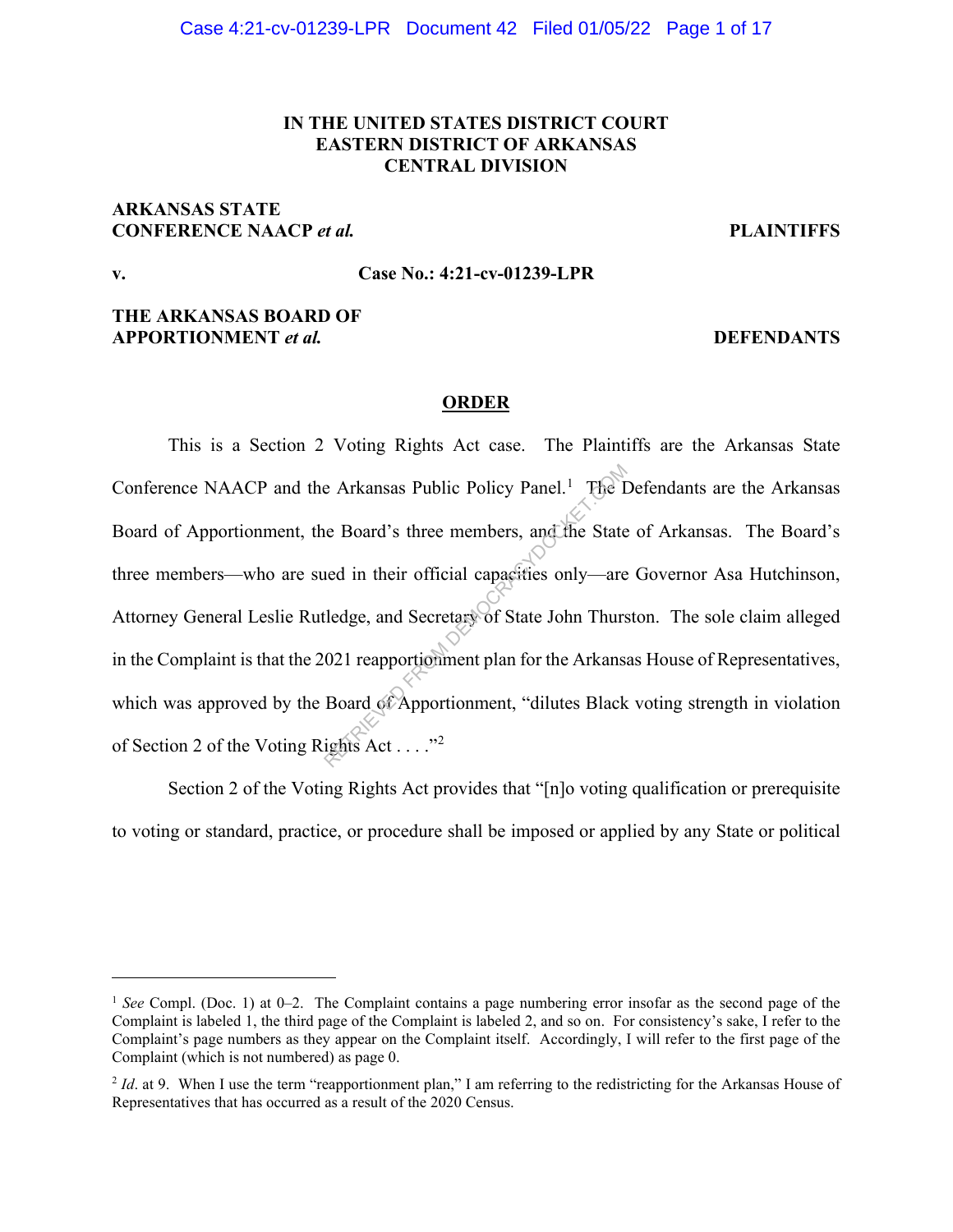## Case 4:21-cv-01239-LPR Document 42 Filed 01/05/22 Page 2 of 17

subdivision in a manner which results in a denial or abridgment of the right to vote on account of race or color  $\dots$ <sup>3</sup> Section 2 further clarifies this prohibition as follows:

A violation . . . is established if, based on the totality of circumstances, it is shown that the political processes leading to nomination or election in the State or political subdivision are not equally open to participation by members of a [protected] class of citizens . . . in that its members have less opportunity than other members of the electorate to participate in the political process and to elect representatives of their choice.<sup>4</sup>

The Supreme Court has long held that the scope of Section 2's prohibition encompasses the alleged

dilution of African-American votes. 5

Plaintiffs do not allege or argue that anyone, including the three members of the Board of Apportionment, had the purpose, intent, or motivation to discriminate against Arkansans of color.<sup>6</sup>

That is not surprising. Since *Thornburg v. Gingles*, the Supreme Court has made clear that the

language of Section 2 focuses on the results of a reapportionment plan, not the motivation behind

the plan.<sup>7</sup> As Plaintiffs' Motion for a Preliminary Injunction emphasizes, "[i]n 1982, 'Congress **RENED FROM DEMOCRACY** 

<sup>3</sup> 52 U.S.C. § 10301(a).

<sup>4</sup> *Id.* § 10301(b).

<sup>5</sup> *See, e.g.*, *Brnovich v. Democratic Nat'l Comm.*, 141 S. Ct. 2321, 2332–33 & 2333 n.5 (2021) (collecting cases). Over the years, several justices have concluded that the text of the Voting Rights Act is not broad enough to reach vote dilution cases. *See, e.g.*, *Holder v. Hall*, 512 U.S. 874, 914 (1994) ("Properly understood, the terms 'standard, practice or procedure in [Section 2 of the Voting Rights Act] refer only to practices that affect minority citizens' access to the ballot. Districting systems and electoral mechanisms that may affect the 'weight' given to a ballot duly cast and counted are simply beyond the purview of the Act.") (Thomas, J., concurring in judgment); *cf. Allen v. State Bd. of Elections*, 393 U.S. 544, 588 (1969) (suggesting that similar text in Section 5 of the Voting Rights Act did not reach vote dilution) (Harlan, J., concurring in part and dissenting in part). Whatever I may think of the decades-long debate between the Justices, my obligation as a district court judge is to apply the Voting Rights Act as it has been authoritatively interpreted by Supreme Court precedent.

<sup>6</sup> *See generally* Compl. (Doc. 1); Br. in Supp. of Pls.' Mot. for Prelim. Inj. (Doc. 3). In their Motion for Recusal which is the ultimate subject of this Order—Plaintiffs passingly (and without further elaboration) refer to this case as "a claim of racial discrimination leveled against the state's highest elected officials . . . ." Br. in Supp. of Pls.' Mot. for Recusal (Doc. 28) at 4. Given the lack of any allegation in the Complaint (or argument in the Preliminary Injunction papers) that one or more Defendants engaged in *purposeful* discrimination or had a discriminatory motive, the Plaintiffs' point appears to be nothing more than the obvious fact that this case asks whether the reapportionment plan violates Section 2 of the Voting Rights Act.

<sup>7</sup> *See* 478 U.S. 30, 35 (1986); *see also, e.g.*, *Voinovich v. Quilter*, 507 U.S. 146, 155 (1993) ("Only if the apportionment scheme has the *effect* of denying a protected class the equal opportunity to elect its candidate of choice does it violate [Section 2]; where such an effect has not been demonstrated, [Section 2] simply does not speak to the matter.").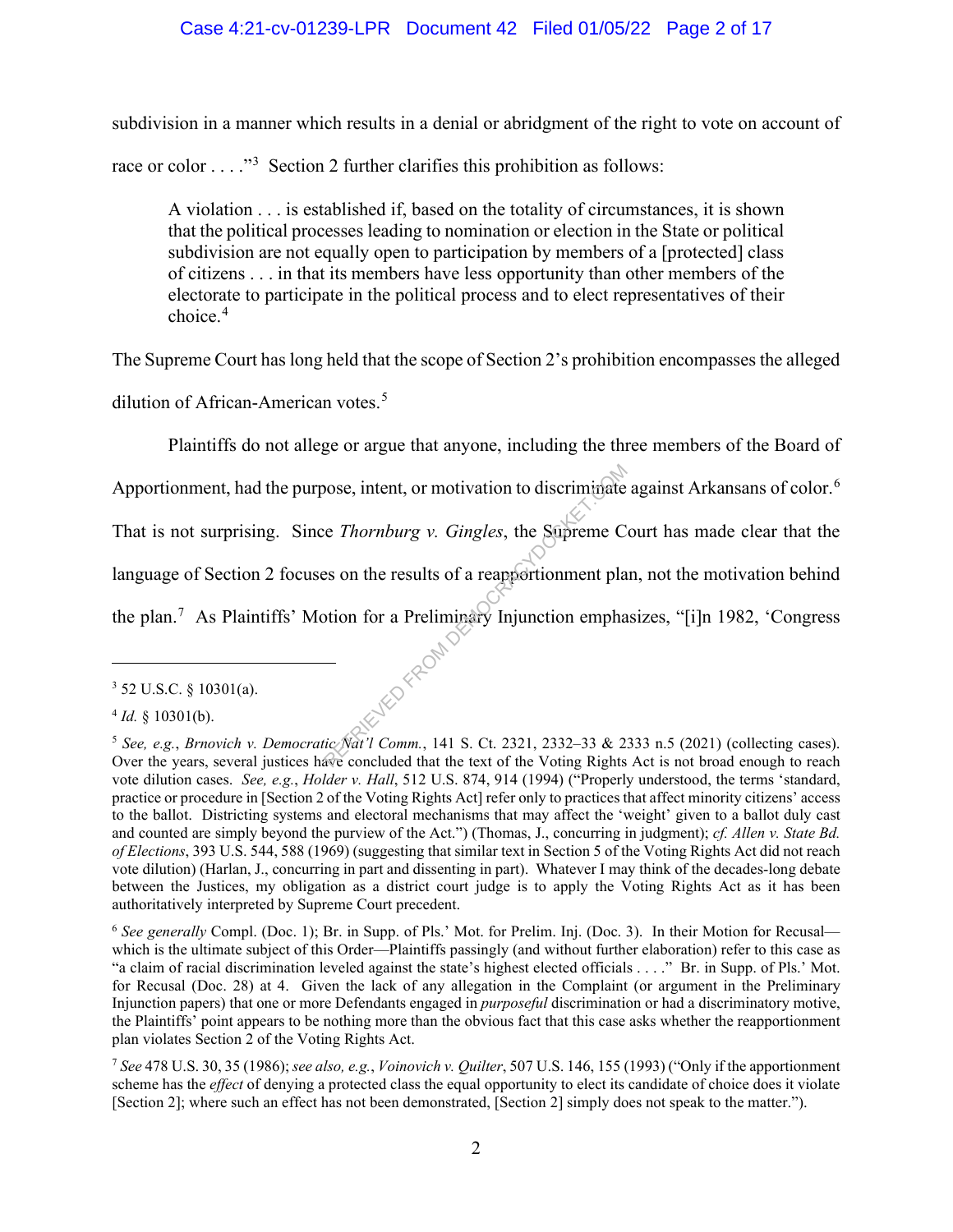#### Case 4:21-cv-01239-LPR Document 42 Filed 01/05/22 Page 3 of 17

substantially revised [Section] 2 to make clear that a violation could be proved by showing discriminatory effect alone and to establish as the relevant legal standard the results test.'"<sup>8</sup> The primary question is whether the plan "results in a denial or abridgment of the right to vote on account of race or color"<sup>9</sup>—regardless of the motivation any of the Defendants. Plaintiffs focus exclusively on this "results test" question. The nub of their argument is as follows:

The challenged plan contains just eleven majority-Black House districts even though more than sixteen percent of the state's population is Black[,] and it would be possible to draw sixteen (out of 100) geographically compact, majority-Black House districts. As a result, the challenged plan impermissibly dilutes Black voting strength in violation of Section  $2.^{10}$ 

Defendants have not yet had a chance to respond to Plaintiffs' allegations, so any discussion or analysis of the potential merit of the claim would be inappropriate at this time. The Court recounts the allegations above solely to provide some background and context for its resolution of the pending Motion for Recusal filed  $\delta \vec{y}$  Plaintiffs.<sup>11</sup> It yet had a chance to respond to Plantic protential merit of the claim would be interested by the claim would be interested by Plaintiffs.<sup>11</sup><br>Standards Governing the Motion for R<br>are serious business. They are rarely fit

## **Legal Standards Governing the Motion for Recusal**

Motions for recusal are serious business. They are rarely filed. And I well recall from private practice the care and thought that attorneys give to such matters. Accordingly, when such a motion is filed, a judge must undertake the deepest of reflection on the issues presented. I have done so here, thinking of and working on little else in the days since this motion was filed.

The question of recusal implicates two critically important judicial obligations. The first obligation is impartiality. This includes more than the avoidance of hearing cases in which a judge is actually partial to one side or the other. Just as important is the avoidance of hearing cases in

<sup>8</sup> Br. in Supp. of Pls.' Mot. for Prelim. Inj. (Doc. 3) at 8 (quoting *Gingles*, 478 U.S. at 35–36).

 $9$  52 U.S.C. § 10301(a).

<sup>10</sup> Br. in Supp. of Pls.' Mot. for Prelim. Inj. (Doc. 3) at 1.

<sup>&</sup>lt;sup>11</sup> Pls.' Mot. for Recusal (Doc. 27).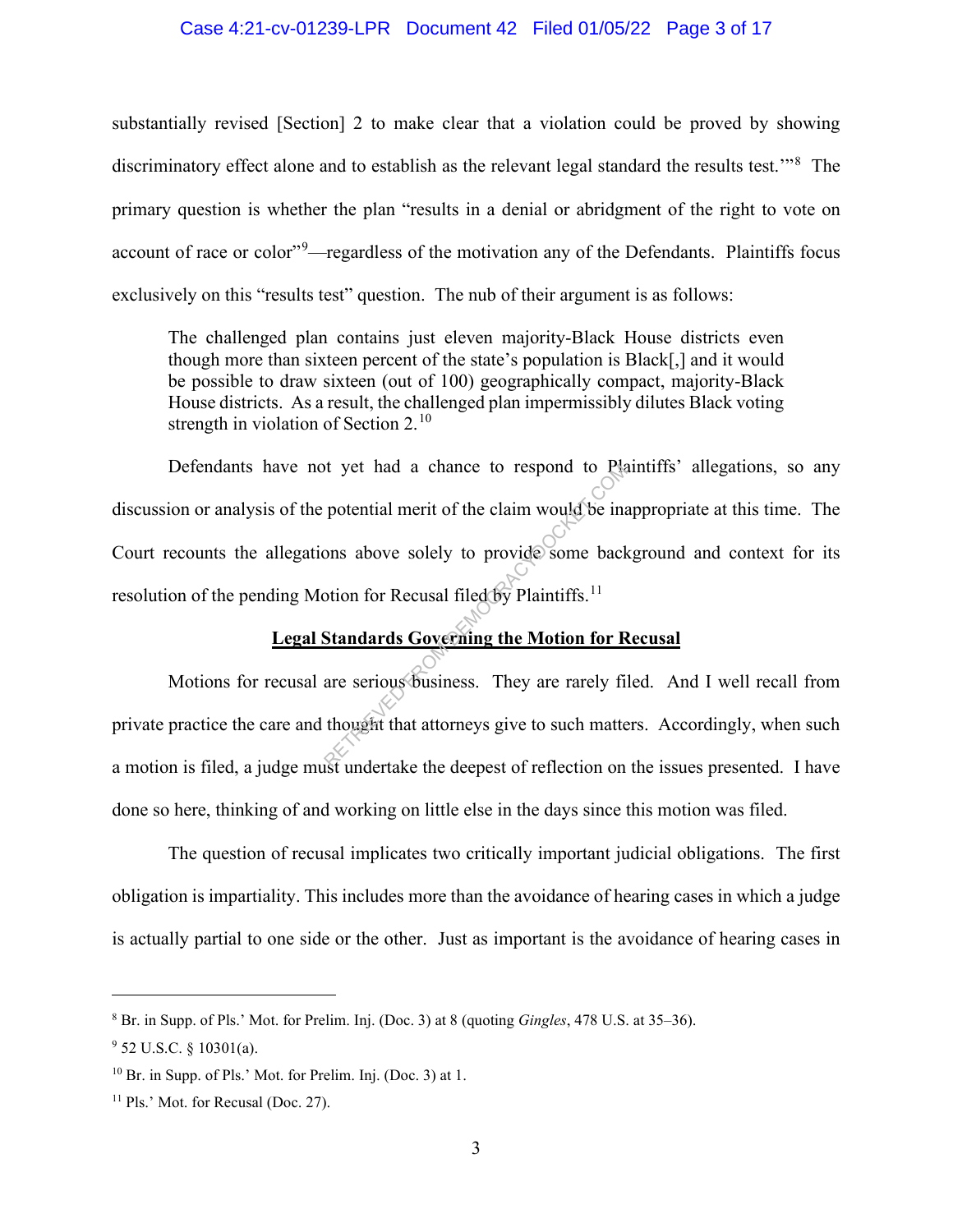#### Case 4:21-cv-01239-LPR Document 42 Filed 01/05/22 Page 4 of 17

which a judge appears to the public to be partial. As our founding generation well understood, the judiciary's ability to operate as a co-equal branch of government—and to protect individual rights against intrusion from the other branches—is dependent upon the public's confidence in our decisions being based on law instead of personal avarice, bias, or policy preferences.<sup>12</sup> Such confidence would soon evaporate if judges sat on cases where, although in reality they could be impartial, the public thought otherwise.

 The second obligation implicated by a recusal question is the obligation of a judge to hear cases to which he or she has been assigned. This is known as the duty to sit. "In making the recusal decision, it is axiomatic that 'a federal judge has a duty to sit where not disqualified which is equally as strong as the duty to not sit where disqualified. $\mathbb{Z}^{3}$  This duty to sit is just as much about fairness and even-handedness as is the duty to avoid partiality or the appearance of partiality. Unless there is a true need for recusal, fairness dictates that litigants should get the judge randomly assigned to hear their case. Recusal in situations where it is not required incentivizes and facilitates the unfair and unseemly tactic of judge shopping. Judges in the Eighth Circuit (and other circuits) have recognized this for decades.<sup>14</sup> The that 'a federal judge has a duty to subset<br>uty to not sit where disqualified.<sup>2713</sup> The<br>dedness as is the duty to avoid partiality or<br>r recusal, fairness dictates that litigants sk<br>cecusal in situations where it is not

The statutory law and judicial canons governing recusal seek to balance these two obligations. A judge must follow these rules precisely, reading the rules neither more broadly nor

<sup>&</sup>lt;sup>12</sup> See The Federalist No. 78, at 464 (Alexander Hamilton) (Clinton Rossiter ed., Signet Classic 2003) ("The executive not only dispenses the honors but holds the sword of the community. The legislature not only commands the purse but prescribes the rules by which the duties and rights of every citizen are to be regulated. The judiciary, on the contrary, has no influence over either the sword or the purse; no direction either of the strength or of the wealth of the society, and can take no active resolution whatever. It may truly be said to have neither FORCE nor WILL but merely judgment; and must ultimately depend upon the aid of the executive arm even for the efficacy of its judgments.").

<sup>13</sup> *Adams v. Rivera*, No. 11-3021, 2011 WL 355665, at \*1 (W.D. Ark. Aug. 11, 2011) (quoting *Laird v. Tatum*, 409 U.S. 824, 837 (1972)).

<sup>14</sup> *See, e.g.*, *Sw. Tel. Co. v. F.C.C.*, 153 F.3d 520, 523 (8th Cir. 1998) (Hansen, J., Mem.) ("Judges have an obligation to litigants and their colleagues not to remove themselves needlessly, because a change of umpire in mid-contest may . . . facilitate judge-shopping.") (quoting *In re Nat'l Union Fire Ins. Co.*, 839 F.2d 1226, 1229 (7th Cir. 1988)).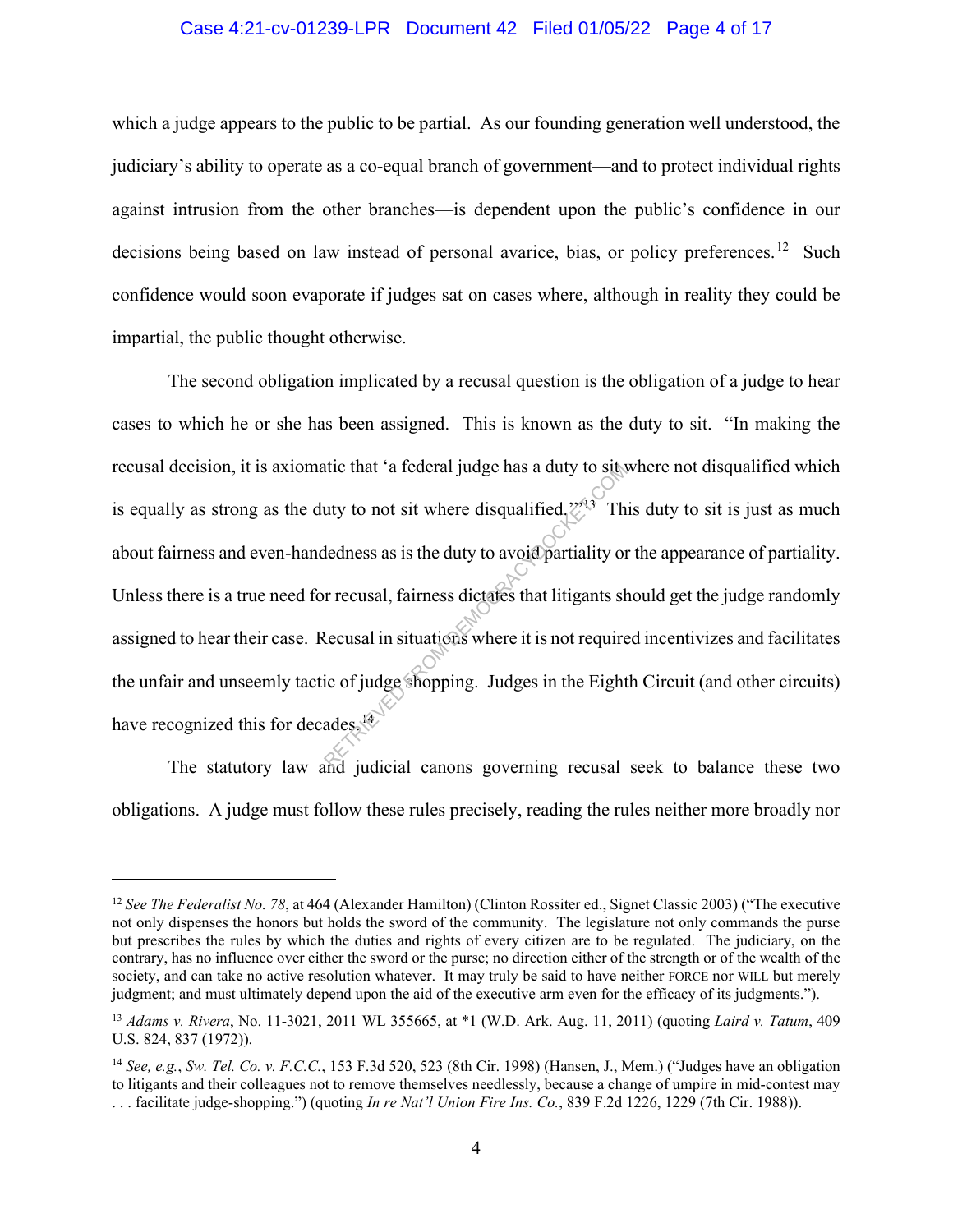#### Case 4:21-cv-01239-LPR Document 42 Filed 01/05/22 Page 5 of 17

more narrowly than they are written and interpreted by precedent.<sup>15</sup> As relevant to the pending motion, the statutory law and judicial canons of conduct direct a judge to "disqualify himself in any proceeding in which his impartiality might reasonably be questioned."<sup>16</sup> But a judge "should" hear and decide matters assigned, unless disqualified  $\dots$ ."<sup>17</sup> Accordingly, either I must recuse or I must hear the case. There is no in-between.

Whether I must recuse or I must hear the case turns on whether my "impartiality might reasonably be questioned" in this matter.<sup>18</sup> In the Eighth Circuit, "[t]he test for disqualification or recusal is an objective one and asks whether, from the perspective of 'the average person on the street,' a reasonable man knowing all of the circumstances 'would harbor doubts about the judge's impartiality."<sup>19</sup> Of course, the reasonable person is and always has been a legal fiction—a hypothesized observer who inhabits the *Goldilocks* zone of life. The reasonable person is not too credulous, nor too incredulous. The reasonable person does not make unfounded assumptions, nor does he hide his or her head in the sand. The reasonable person uses logic to analyze situations but is not devoid of emotion and common sense. A publication from the Federal Judicial Center that analyzes the recusal case law is most helpful in identifying the characteristics of the hypothetical reasonable person in this area of the law: by wing all of the circumstances 'would harmow the control of the reasonable person is and always inhabits the *Goldilocks* zone of life. The us. The reasonable person does not make l in the sand. The reasonable person use

The Fourth Circuit has clarified that the hypothetical reasonable observer is not a judge, because judges, keenly aware of the obligation to decide matters impartially, "may regard asserted conflicts to be more innocuous than an outsider would." At

<sup>15</sup> *See In re Nat'l Union Fire Ins. Co.*, 839 F.2d at 1229 ("The judicial system has an interest in precise rules for disqualification . . . .")

<sup>&</sup>lt;sup>16</sup> 28 U.S.C. § 455(a); Code of Conduct for United States Judges, Canon 3(C)(1). 28 U.S.C. § 455(b) lists specific instances that require recusal, but Plaintiffs do not rely on any of these instances as grounds for recusal.

<sup>&</sup>lt;sup>17</sup> Code of Conduct for United States Judges, Canon  $3(A)(2)$ .

<sup>18</sup> *See supra* note 16.

<sup>19</sup> *Tyler v. Purkett*, 413 F.3d 696, 704 (8th Cir. 2005). A judge's "actual state of mind, purity of heart, incorruptibility, or lack of partiality are not the issue. . . . . The standard is purely objective. The inquiry is limited to outward manifestations and reasonable inferences drawn therefrom." *Higganbotham v. Oklahoma ex rel. Oklahoma Transp. Comm'n*, 328 F.3d 638, 644 (10th Cir. 2003) (quoting *United States v. Cooley*, 1 F.3d 985, 993 (10th Cir. 1993)).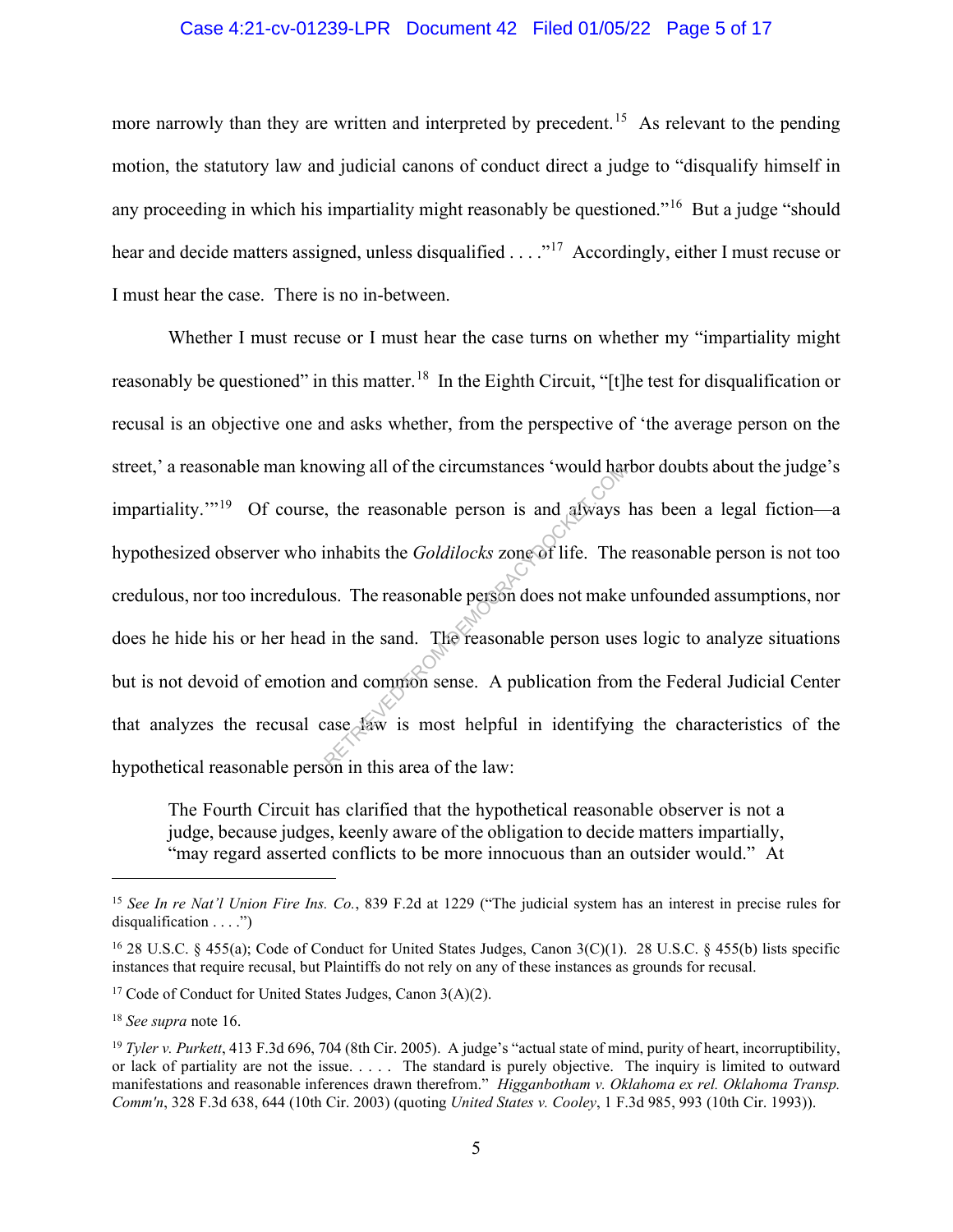### Case 4:21-cv-01239-LPR Document 42 Filed 01/05/22 Page 6 of 17

the same time, the hypothetical observer is "not a person unduly suspicious or concerned about a trivial risk that a judge may be biased." The Fifth and Seventh Circuits have noted that[,] while a judge must ask "how things appear to the wellinformed, thoughtful observer rather than to a hypersensitive or unduly suspicious person," an outside observer is "less inclined to credit judges' impartiality and mental discipline than the judiciary  $\dots$ ."<sup>20</sup>

The Eighth Circuit has made clear that a party seeking recusal for either actual partiality or the appearance of partiality faces an uphill climb. "A party introducing a motion to recuse carries a heavy burden of proof; a judge is presumed to be impartial and the party seeking disqualification bears the substantial burden of proving otherwise."<sup>21</sup>

# **Application of the Legal Standards**

Plaintiffs do not suggest that I am actually biased or partial in this matter.<sup>22</sup> Plaintiffs' sole contention is that my sitting on this case raises an appearance of partiality.<sup>23</sup> Plaintiffs advance several arguments as to why a reasonable person would question my impartiality. I have carefully considered each of them, just as I have carefully considered Defendants' counterarguments. For the reasons set forth below, I have concluded that a reasonable person would not harbor doubts about my impartiality and thus that I am duty-bound to preside over this case. Rest that I am actually biased or partial in the concluded that a reasonable person would question my is that I have carefully considered Defenda<br>I have concluded that a reasonable pers us that I am duty-bound to preside o

Let me start with the argument by Plaintiffs that borders on the frivolous. Plaintiffs note that Governor Hutchinson is a Defendant in this case and is likely to be a key witness.<sup>24</sup> Plaintiffs also note that, in January of 2018, I donated \$500 dollars to Governor Hutchinson's re-election

<sup>20</sup> Federal Judicial Center, *Recusal: Analysis of Case Law Under 28 U.S.C. §§ 455 & 144*, 16 (2002) (first quoting *United States v. DeTemple*, 162 F.3d 279, 287 (4th Cir. 1998), *cert denied*, 526 U.S. 1137 (1999); then quoting *id.*; then quoting *In re Mason*, 916 F.2d 384, 386 (7th Cir. 1990); and then quoting *id.*).

<sup>21</sup> *United States v. Delorme*, 964 F.3d 678, 681 (8th Cir. 2020) (quoting *United States v. Oaks*, 606 F.3d 530, 537 (8th Cir. 2010)); *see also Johnson v. Steele*, 999 F.3d 584, 587 (8th Cir. 2021) (same).

<sup>&</sup>lt;sup>22</sup> *See generally Pls.*' Mot. for Recusal (Doc. 27) at 3–4; Br. in Supp. of Pls.' Mot for Recusal (Doc. 28) at 1.

<sup>&</sup>lt;sup>23</sup> *See generally* Pls.' Mot. for Recusal (Doc. 27) at 3–4; Br. in Supp. of Pls.' Mot for Recusal (Doc. 28) at 1.

<sup>&</sup>lt;sup>24</sup> Br. in Supp. of Pls.' Mot. for Recusal (Doc. 28) at  $2-3$ , 6.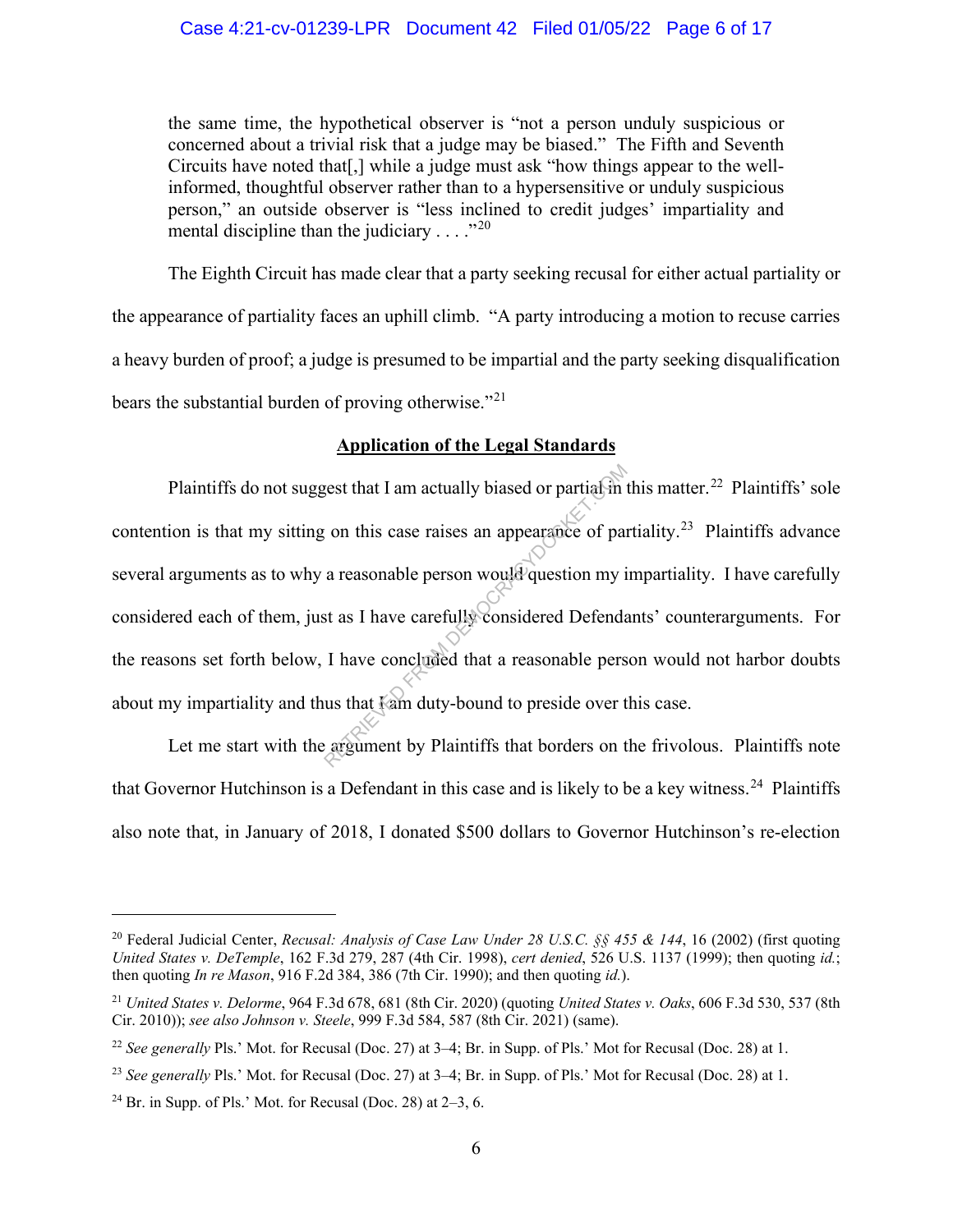#### Case 4:21-cv-01239-LPR Document 42 Filed 01/05/22 Page 7 of 17

campaign.25 As to Governor Hutchinson, that's the entire basis of their recusal request: one political contribution made approximately four years ago and (obviously) well before I took the bench in November of 2019. That is insufficient to trigger recusal under the objective reasonableperson standard.

A reasonable person would understand that a four-year-old political contribution connotes nothing more than the view that the donor (me) thought the candidate (Governor Hutchinson) would be better than his opponent for the contested position. It does not come close to the level of ties that would suggest an inability to fairly decide a case involving the Governor as a defendant or to fairly evaluate his potential testimony on the stand. This is particularly true where, as here, the Governor is sued only in his official capacity for official actions. As Justice Scalia has explained, even a current, ongoing friendship—a far closer tie than anything alleged here—does not require recusal in official-capacity cases: The stand. This is particular test<br>in his official capacity for official action<br>in his official capacity for official action<br>in going friendship—a far closer tie than a<br>l-capacity cases:<br>a ground for recusal . . . where th

While friendship is a ground for recusal . . . where the personal fortune or the personal freedom of the friend is at issue, it has traditionally *not* been a ground for recusal where *official action* is at issue, no matter how important the official action was to the ambitions or the reputation of the Government officer.<sup>26</sup>

Governor Hutchinson is not at risk of personal liability in this matter. Moreover, he has no personal stake in the outcome of the case. The Plaintiffs do not suggest that he intends to run for the Arkansas House of Representatives. In any event, political consequences "are not my concern, and the possibility of them does not convert an official suit into a private one." $27$ 

That possibility exists to a greater or lesser degree in virtually all suits involving agency action. To expect judges to take account of political consequences—and to assess the high or low degree of them—is to ask judges to do precisely what they should not do. It seems to me quite wrong (and quite impossible) to make recusal

<sup>25</sup> *Id.* at 3; Ex. 2 to Pls.' Mot. for Recusal (Doc. 27-2) at 4.

<sup>26</sup> *Cheney v. U. S. Dist. Court for Dist. of Columbia*, 541 U.S. 913, 916 (2004) (Scalia, J., sitting as a single justice). <sup>27</sup> *Id.* at 920.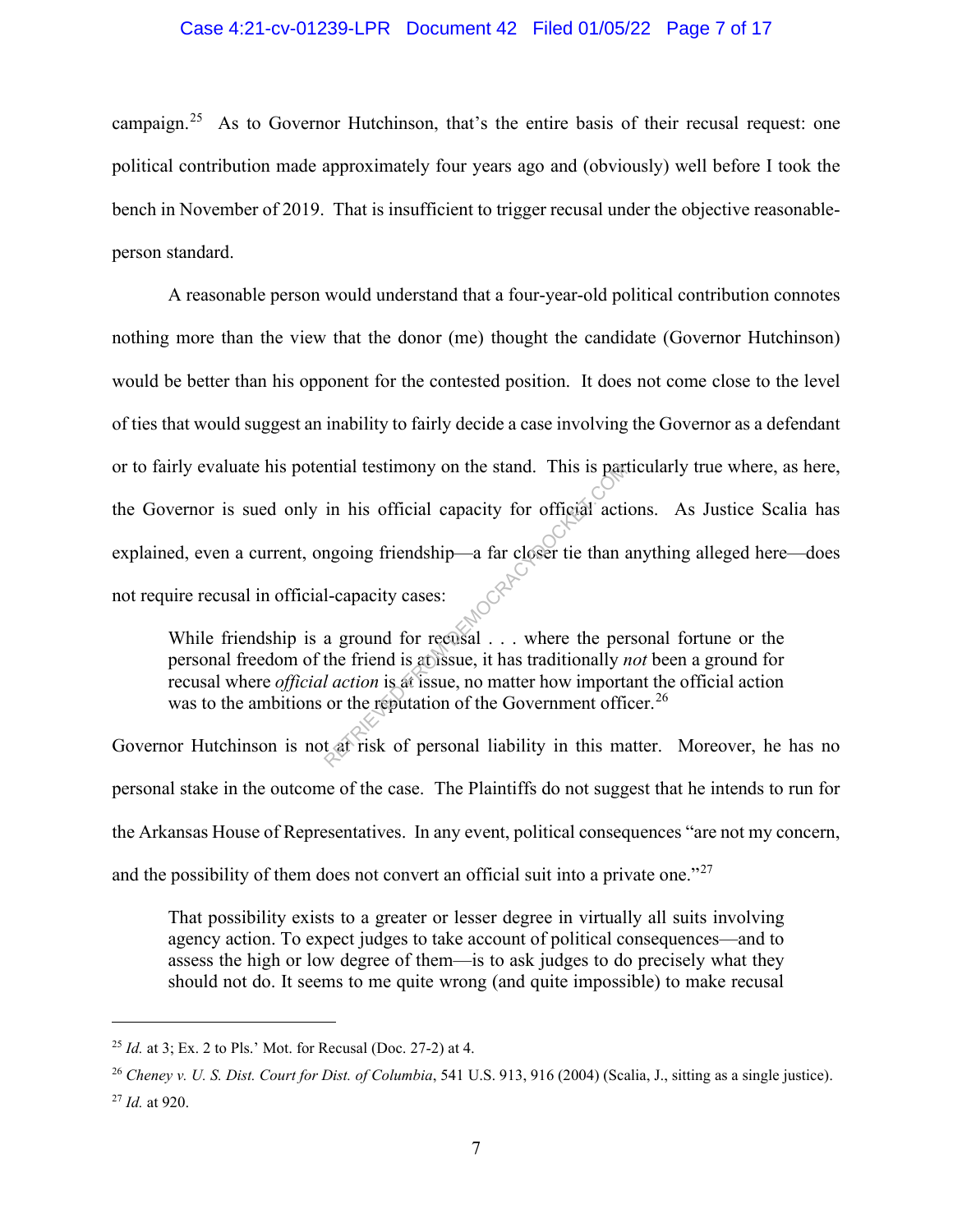#### Case 4:21-cv-01239-LPR Document 42 Filed 01/05/22 Page 8 of 17

depend upon what degree of political damage a particular case can be expected to inflict.<sup>28</sup>

Plaintiffs suggest (without case law support) that this case is different from other officialcapacity cases because Governor Hutchinson voted for the 2021 reapportionment plan. But it is unclear why or how voting for a reapportionment plan is legally different from signing a piece of legislation or enforcing the legislation by way of executive action. Suits based on any of these activities strike me as official-capacity suits to which the traditional rules would apply. Plaintiffs also suggest (without case law support) that this case is different from other official-capacity cases because the Governor might be called as a key witness. It may be rare that Governors testify in official-capacity cases. But it does happen. And it does not somehow convert an official action into a private one. Where, as here, a reasonable person could not question my ability to fairly evaluate the Governor's testimony, the fact that the Governor might testify does not change the calculus.29 it does happen. And it does not somehor<br>as here, a reasonable person could not of<br>timony, the fact that the Governor might<br>vided by Plaintiffs, In re Mason from the<br>on 2 Voting Rights Act case concerning<br>Judge Frank Easter

Unlike the cases provided by Plaintiffs, *In re Mason* from the Seventh Circuit seems fairly on point here. In that Section 2 Voting Rights Act case concerning allegations of vote dilution based on race, the venerable Judge Frank Easterbrook addressed a recusal argument that was quite similar to the one made here by Plaintiffs:

<sup>28</sup> *Id.*; *see also In re Mason*, 916 F.2d at 387 ("Reasonable, well-informed observers of the federal judiciary understand that judges with political friends or supporters regularly cast partisan interests aside and resolve cases on the facts and law.").

 $29$  Although the foregoing is quite sufficient on its own, there is yet another data point for a reasonable person to consider. Months before this case hit my desk, I formally ended my affiliation with the Republican Party. I did so by converting my voter registration from Republican Party to Optional, which, as I understand it, is the principal way in Arkansas to signal independence from either party. While many reasonable jurists have a different view, I have come to the personal conclusion that impartiality and the appearance of impartiality are best advanced by the formal removal of oneself from membership in a political party. It is not enough, in my view, to ignore the red or blue shirt in your closet while you are judging. Instead, you must throw out the red or blue shirt from your closet entirely. All this is to say that my voter-registration change from Republican Party to Optional would further reduce the reasonableness of any concern created by a one-time donation to Governor Hutchinson approximately four years ago.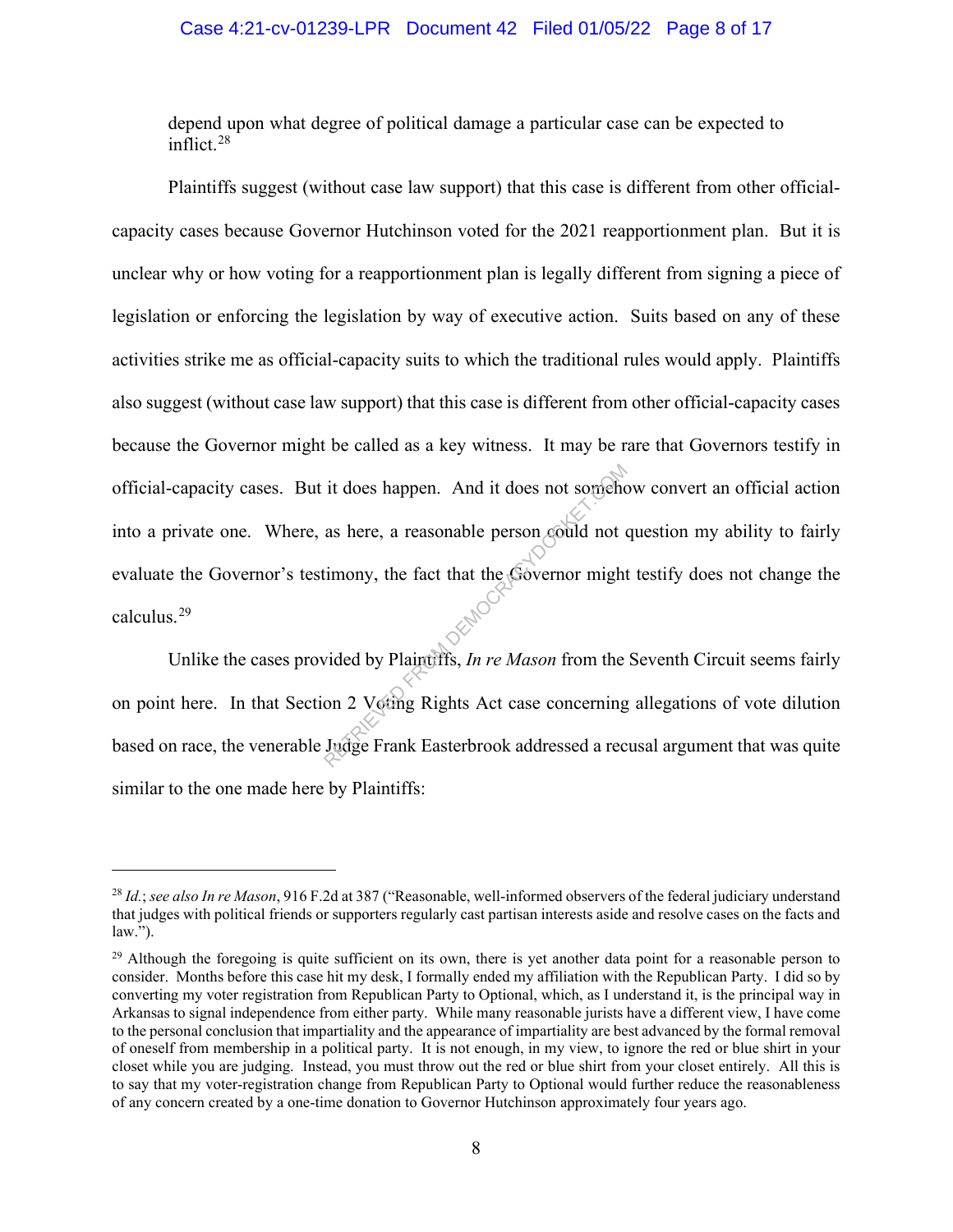### Case 4:21-cv-01239-LPR Document 42 Filed 01/05/22 Page 9 of 17

Judge Tinder [before taking the bench] aided [the named defendants'] campaigns for office . . . . Although donations show that Judge Tinder supported the general political approach of these candidates, this adds little to the knowledge that [the two candidates who received donations from Judge Tinder] are Republicans, as Judge Tinder was. Any doubts about the judge's impartiality are especially weak because the complaint names [the defendants] in their official rather than personal capacities.<sup>30</sup>

In sum, no reasonable person could harbor doubts about my impartiality as to Governor Hutchinson, including my ability to fairly judge any testimony he might give.<sup>31</sup>

 What about Attorney General Rutledge? As with Governor Hutchinson, Plaintiffs note that I made a single monetary donation to her campaign—nearly five years ago in March of 2017. Plaintiffs also note that I hosted a fundraiser for her at my home sometime in 2018. I cannot recall the month of that fundraiser, but logically it would have been well in advance of her November 2018 election. That's over three years ago. I do not see these two campaign-related contributions any differently than I see the contribution to Governor Hutchinson. And I do not believe a reasonable person could see them any differently either. The contributions mean only that I thought Ms. Rutledge would be a better Attorney General than her opponent. No reasonable person could question my impartiality, or my ability to fairly evaluate the Attorney General's testimony on the stand, based on these two political contributions. red a fundraiser for her at my home some<br>
by the solution of the been well is<br>
three years ago. I do not see these two can<br>
the contribution to Governor Hutchinso<br>
e them any differently either. The con<br>
d be a better Atto

<sup>30</sup> *In re Mason*, 916 F.2d at 387.

 $31$  For purposes of full disclosure, in my capacity as Solicitor General of Arkansas (July 2015–July 2018), I sometimes represented Governor Hutchinson in his official capacity. I never represented him in a reapportionment matter. I never discussed reapportionment with him, either generally or as it relates to the 2021 plan. Since July 2018, I have seen and communicated with Governor Hutchinson on an infrequent basis. To the best of my recollection, most of those interactions (and certainly all interactions since I have taken the bench) did not involve legal or political substance. They were the equivalent of passing the time of day, exchanging pleasantries around the holidays, and life updates. On one occasion in 2020, I took my law clerks to meet Governor Hutchinson as part of an informal program I have created to introduce my law clerks to state leaders. On one occasion in 2021, I hosted, at the Court, interns from the Governor's Office and spoke to them about the work of a federal judge. On one occasion, I reached out to the Governor to see if I could be of assistance with respect to the COVID crisis. I have never vacationed with the Governor. We have never broken bread together, except at large public events. Our families do not meet socially.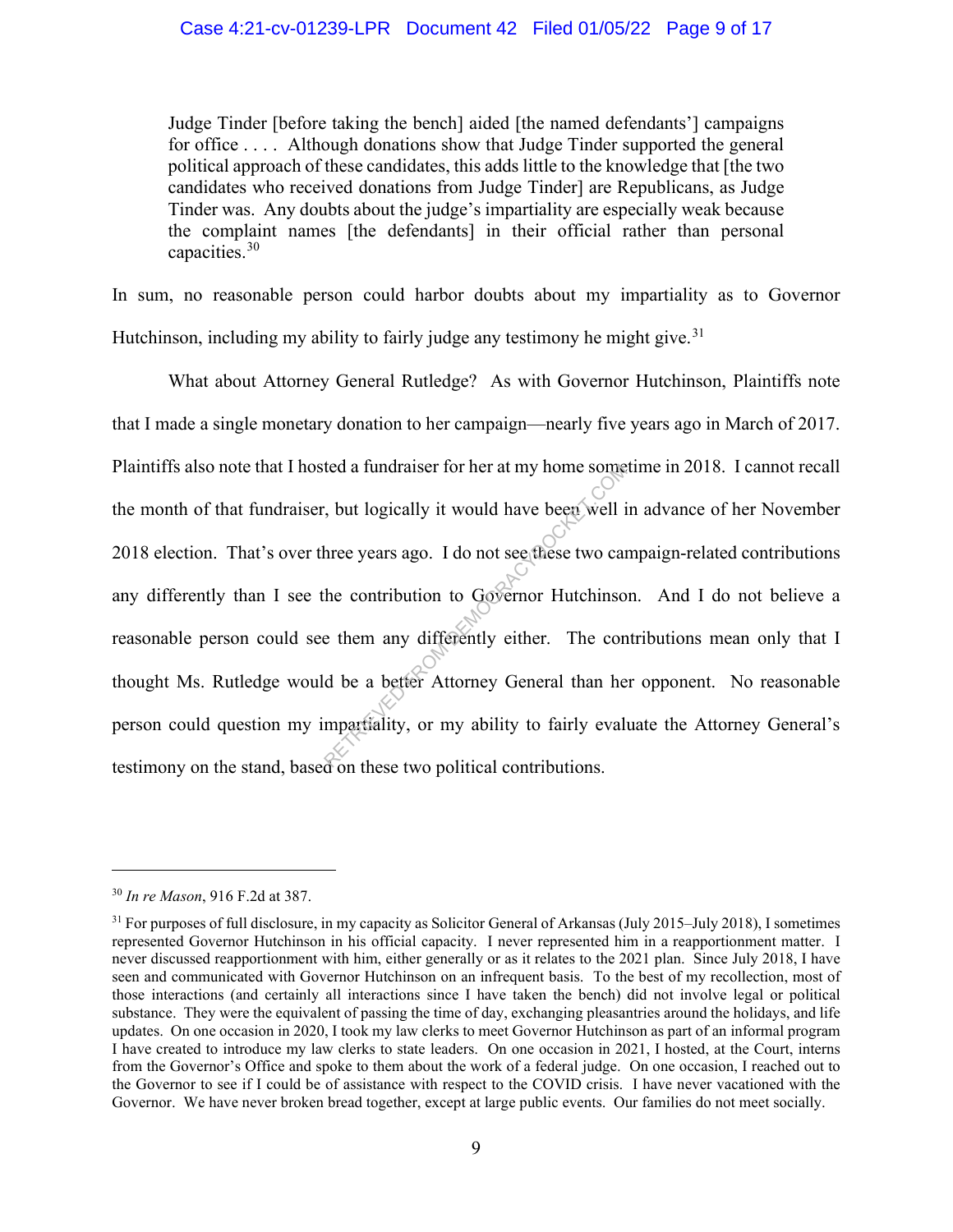#### Case 4:21-cv-01239-LPR Document 42 Filed 01/05/22 Page 10 of 17

Plaintiffs also note that I worked for Attorney General Rutledge in the Office of the Attorney General from 2015–2018. Although I had multiple duties, my principal role as Solicitor General was to represent the State of Arkansas in litigation at the United States Supreme Court, the Eighth Circuit, and the Arkansas Supreme Court. At various times during my tenure, I reported to the Chief Deputy Attorney General, the Chief of Staff, and Attorney General Rutledge. My job required—on average—daily written communication (emails) with the Office's leadership team, including the Attorney General herself. In-person contact with the Attorney General was frequent but not daily—perhaps, on average, twice a week for forty-five-minute increments (usually group meetings). On a few limited occasions, I served as the Attorney General's staff aide at out-of-state conferences with other Attorneys General. Along with numerous other senior staff members of the Office, I was invited to and attended the Attorney General's large wedding.

Neither during the time I was Solicitor General, nor at any time thereafter, have I discussed anything directly related to the 2021 reapportionment plan with the Attorney General. Neither during the time I was Solicitor General, nor at any time thereafter, have I ever worked on anything directly related to the 2021 reapportionment plan. None of this should be a surprise. I left the Attorney General's Office well before the 2021 reapportionment process began.<sup>32</sup> occasions, I served as the Attorney General<br>rneys General. Along with numerous of<br>and attended the Attorney General's large<br>me I was Solicitor General, nor at any time<br>the 2021 reapportionment plan with the<br>or General, nor

I left the Attorney General's Office in July of 2018 to serve as a Senior Director of Anti-Corruption Compliance with Walmart. Since leaving the Attorney General's Office, I have had very limited in-person contact with the Attorney General. Aside from the fundraiser I hosted—I cannot recall if that took place before or after I left the Office––I probably have seen her on a

 $32$  As Solicitor General, I may have been involved with the consideration of joining amicus briefs written by other states in gerrymandering cases at the U.S. Supreme Court. I do not remember whether I reviewed any amicus briefs of that nature or whether I made any recommendations about joining one or more of them. As Solicitor General, I may have been involved in considering the sufficiency of ballot language on one or more independent redistricting commission amendments proposed by members of the public. I do not recall my level of involvement, if any.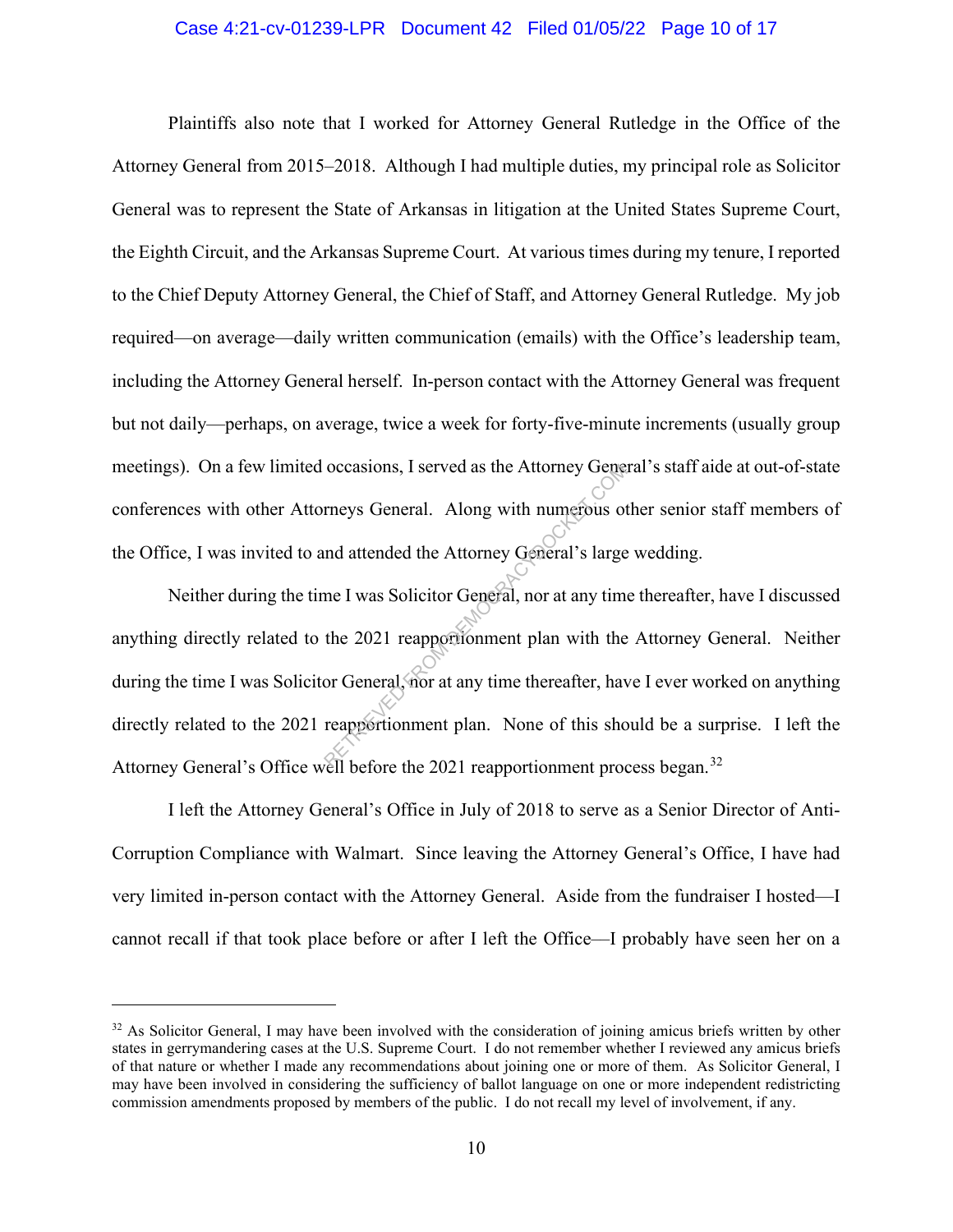#### Case 4:21-cv-01239-LPR Document 42 Filed 01/05/22 Page 11 of 17

handful of occasions. But none stand out in my mind. We have communicated in writing infrequently, and the large bulk of those communications have been non-substantive exchanges of pleasantries, well wishes, and updates on our lives. Since I took the bench in November of 2019, all communications with the Attorney General (which have been extremely infrequent) have been non-substantive. I do not vacation with the Attorney General. I do not break bread with her, except at large public gatherings. I do not visit her home. She does not visit my home. Our families do not socialize together.

When I first took the bench, I considered whether to place the Attorney General on my recusal list. For the reasons discussed above on pp. 7–9, I did not need to do so for official-capacity cases. Additionally, at that time, it had been nearly a year and a half since I left the Attorney General's Office. Any partiality and appearance-of-partiality concerns based on our professional relationship as colleagues from July 2015 to July 2018 had likely dissipated by November of 2019. Nonetheless, out of an abundance of caution that someone, somehow, could still question my impartiality, I decided that an additional cooling-off year was the wisest course and placed the Attorney General on my recusal list. In September of 2020, I removed the Attorney General from my recusal list. At that time, it had been over two years since I left the Attorney General's Office. After two years, in my view, no reasonable person could possibly consider our past professional relationship to affect my ability to be impartial. discussed above on pp. 7-9, I did not need<br>time, it had been nearly a year and a h<br>ality and appearance-of-partiality concer-<br>om July 2015 to July 2018 had likely dissi-<br>ndance of caution that someone, someh<br>an additional

Today, we are even further removed from my tenure as Solicitor General and my past professional relationship with the Attorney General. It has been approximately three-and-a-half years since I left the Office of the Attorney General. To put that into context, I have been out of that Office for more time than I worked there. This type of past professional relationship does not trigger a need for appearance-of-partiality recusal under the reasonable-person standard. As I have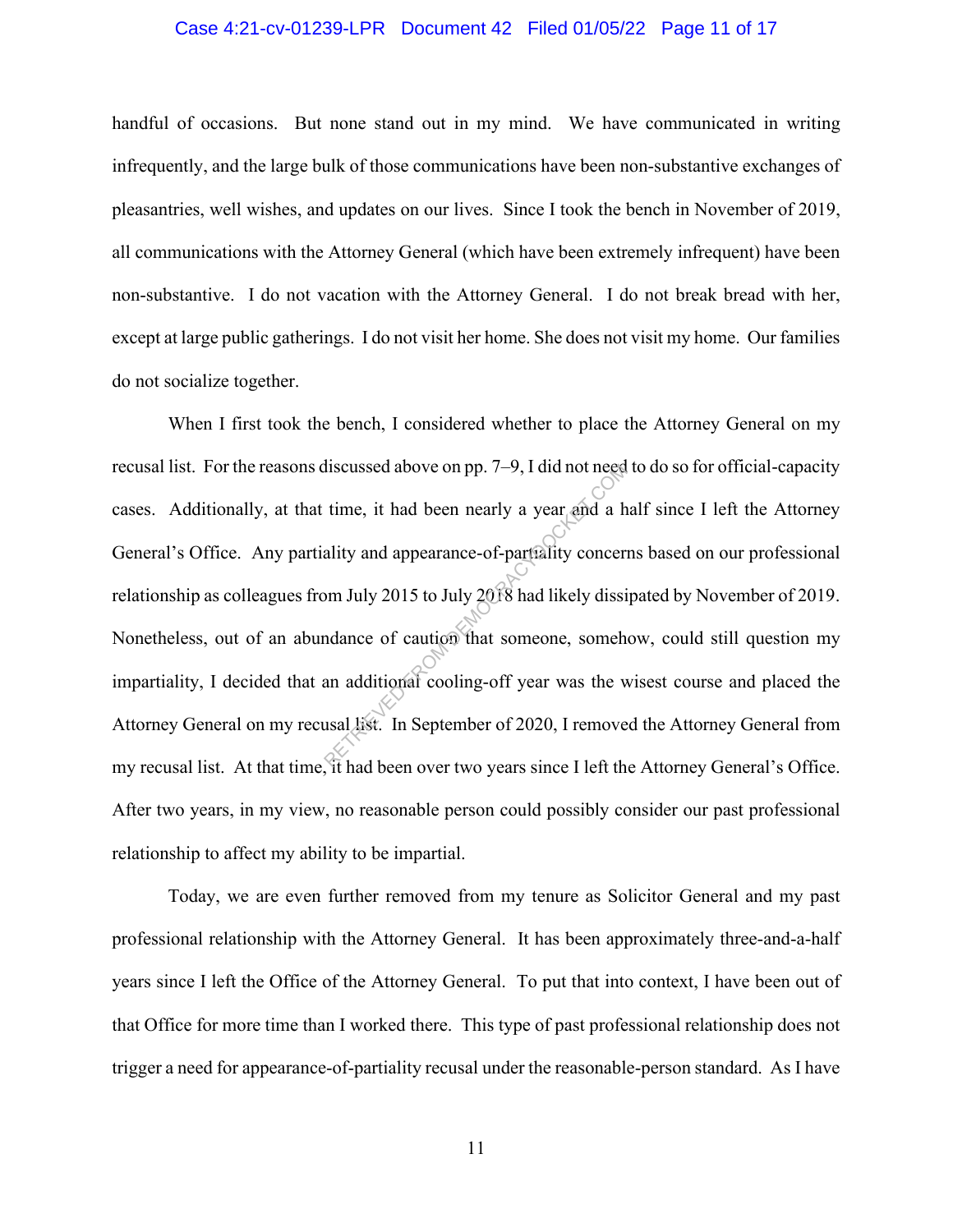#### Case 4:21-cv-01239-LPR Document 42 Filed 01/05/22 Page 12 of 17

already explained above, it is far less than the type of ongoing personal friendship that Justice Scalia concluded did not require recusal in cases where the friend was a defendant in an official capacity only. Like Governor Hutchinson, Attorney General Rutledge does not face any personal liability here. Nor is she in any way directly impacted by the outcome of this case. No one suggests she is running for the Arkansas House of Representatives, either now or in the future. Moreover, as I also explained above, the Plaintiffs' suggestion (unsupported by case law) that this case meaningfully differs from other official-capacity cases is unpersuasive.

Judges frequently come to the bench having served as high-level government lawyers. That often means coming to the bench having had professional relationships with high-level government officials. For one high profile example—an example that highlights a far closer relationship than what is involved in the instant case—consider Justice Byron White and United States Attorney General Robert Kennedy: to the bench having had protessional with<br>
one high profile example—an example<br>
volved in the instant case—consider Just<br>
bert Kennedy:<br>
lose friends with Attorney General Robe<br>
ad served as Kennedy's Deputy Attorney<br>
ent

Justice White was close friends with Attorney General Robert Kennedy from the days when White had served as Kennedy's Deputy Attorney General. In January 1963, the Justice went on a skiing vacation in Colorado with Robert Kennedy and his family, Secretary of Defense Robert McNamara and his family, and other members of the Kennedy family. . . . At the time of this skiing vacation there were pending before the Court at least two cases in which Robert Kennedy, in his official capacity as Attorney General, was a party. . . . In the first of these, moreover, the press might have said . . . that the reputation and integrity of the Attorney General were at issue. There the Department of Justice had decreed deportation of a resident alien on grounds that he had been a member of the Communist Party. (The Court found that the evidence adduced by the Department was inadequate.)

Besides these cases naming Kennedy, another case pending at the time of the skiing vacation was argued to the Court by Kennedy about two weeks later. *See Gray v. Sanders*, 372 U.S. 368, 83 S.Ct. 801, 9 L.Ed.2d 821 (1963). That case was important to the Kennedy administration, because by the time of its argument everybody knew that the apportionment cases were not far behind, and *Gray* was a significant step in the march toward *Reynolds v. Sims*, 377 U.S. 533 (1964). When the decision was announced, it was front-page news. . . . Attorney General Kennedy argued for affirmance of a three-judge District Court's ruling that the Georgia Democratic Party's county-unit voting system violated the one-person,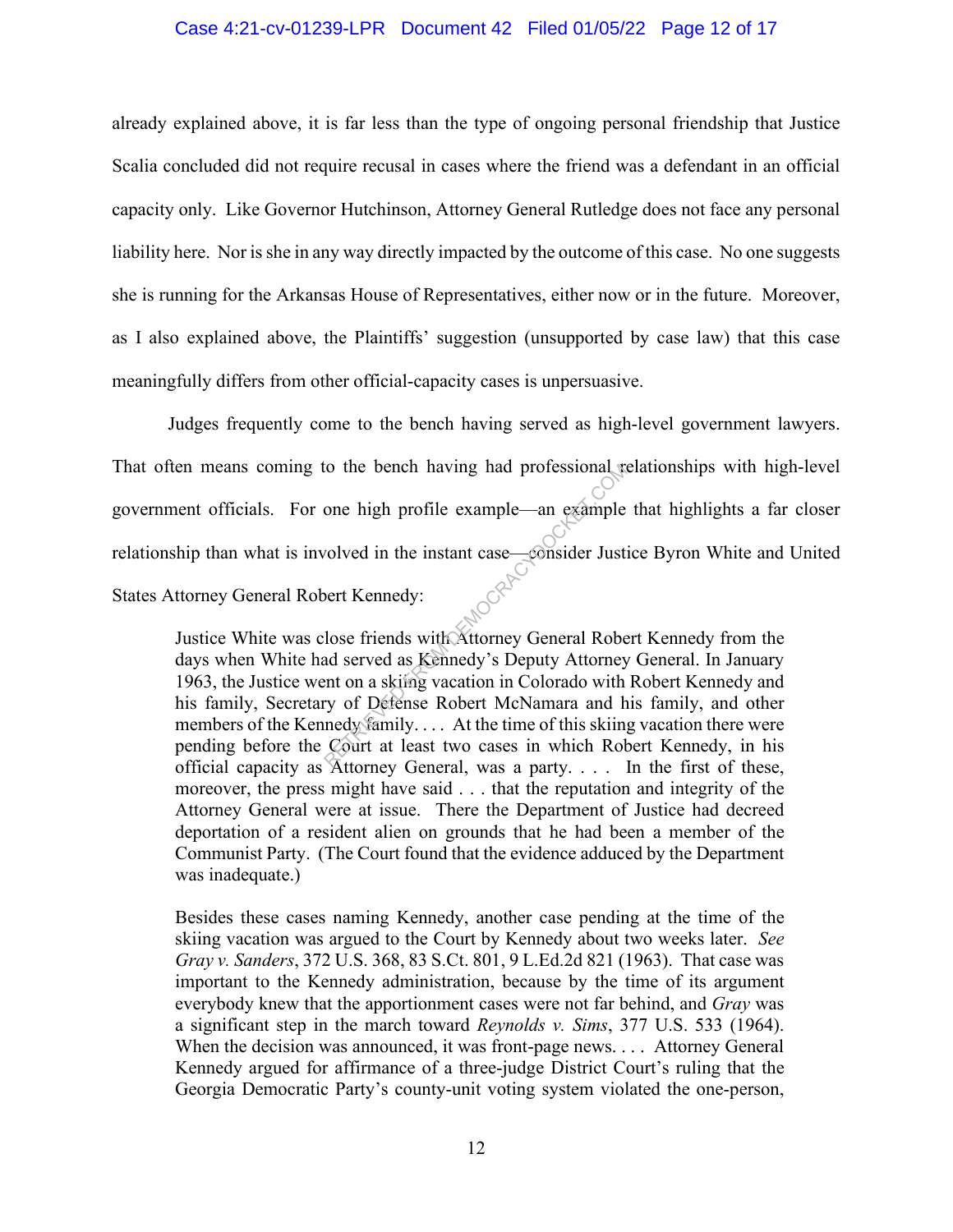### Case 4:21-cv-01239-LPR Document 42 Filed 01/05/22 Page 13 of 17

one-vote principle. This was Kennedy's only argument before the Court, and it certainly put "on the line" his reputation as a lawyer, as well as an important policy of his brother's administration.<sup>33</sup>

Justice White did not recuse in those cases and no one suggested he should have.<sup>34</sup> The basic rule for former government lawyers is that recusal is required "[w]here [a judge] has served in governmental employment and in such capacity participated as counsel, adviser, or material witness concerning the proceeding or expressed an opinion concerning the merits of the particular case in controversy."35 I have not done these things. No one suggests I have. And, while this rule does not strictly limit the situations in which a past professional relationship based on government employment could give rise to a reasonable concern about a judge's impartiality, it certainly suggests that more than normal high-level government service is necessary to trigger a reasonable appearance-of-partiality concern.

 As to the dissipation of any potential taint from my past professional relationship with the Attorney General, it is worth considering the recommended cooling-off period before former law clerks may appear before the judge for whom they clerked. The judge-former law clerk relationship is generally far more substantial than (or at least as substantial as) a judge's relationship with an old boss. Moreover, the importance of prevailing in a case to the former law clerk is more substantial than is the importance of prevailing in a case to a government official sued in his or her official capacity. The young lawyer has far more riding on it. Example concern about a judge<br>
Returnal high-level government service is nece<br>
cern.<br>
of any potential taint from my past profe<br>
n considering the recommended cooling-<br>
the judge for whom they clerked. The most substantial

 The general consensus appears to be that a year cooling-off period is enough to preclude a reasonable person from harboring doubts about a judge's impartiality as to a former law clerk.

<sup>33</sup> *Cheney*, 541 U.S. at 925 (internal citations omitted).

<sup>34</sup> *Id.* at 924–25.

 $35$  28 U.S.C. § 455(b)(3); Code of Conduct for United States Judges, Canon  $3(C)(e)$ .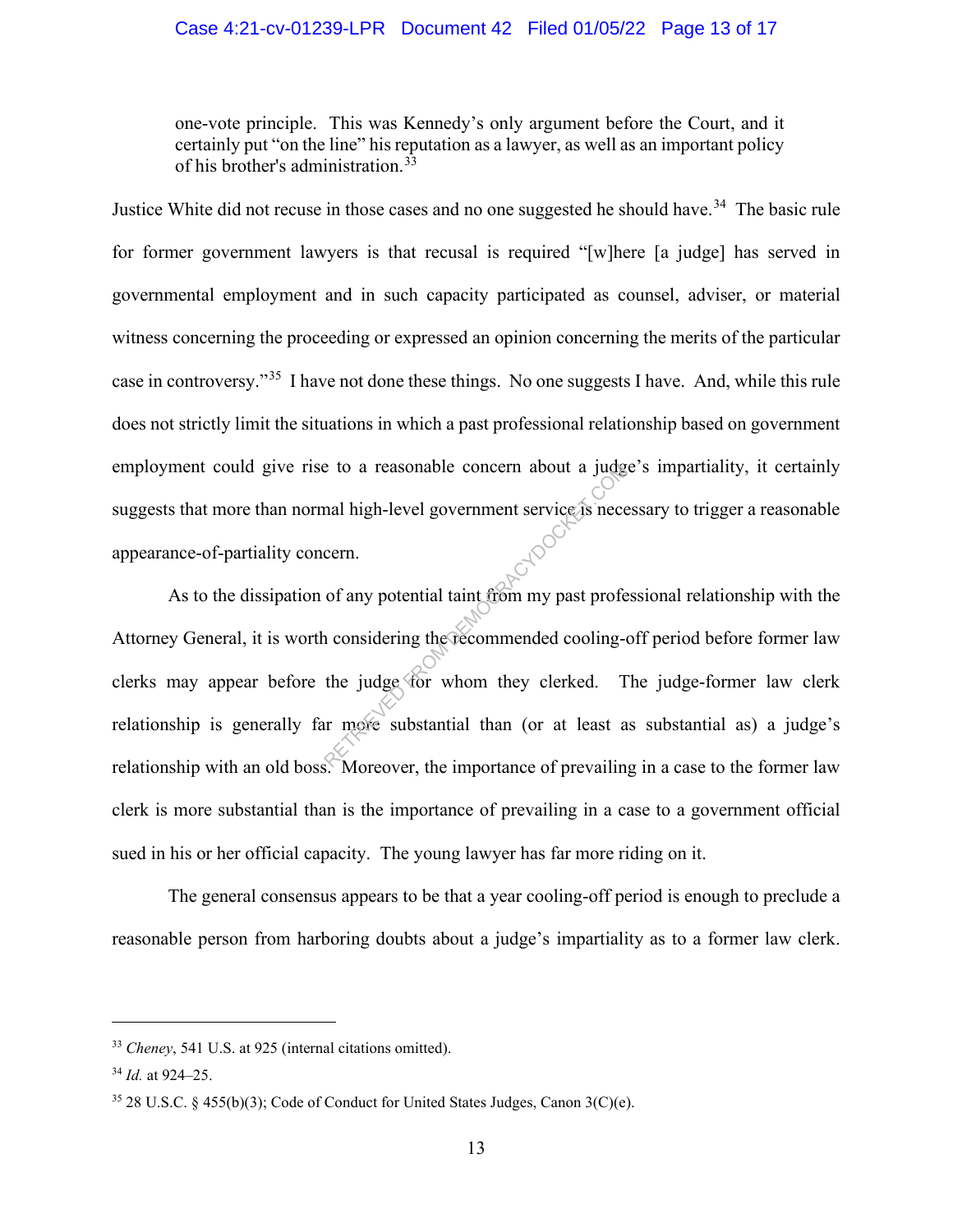## Case 4:21-cv-01239-LPR Document 42 Filed 01/05/22 Page 14 of 17

Consider an Advisory Opinion from the Advisory Committee on Judicial Conduct of the District

of Columbia Courts:

over three-and-a-half years ago.

A recurring issue for judges involves whether they should disqualify themselves when former law clerks appear before them. Rule 2.11(A) of the Code of Judicial Conduct requires judges to disqualify themselves in any proceeding in which their impartiality might reasonably be questioned. Judges are not automatically required to disqualify themselves whenever a former law clerk appears before them. However, an appearance within a short period of time after the end of the clerkship could, in some circumstances cause a reasonable person to question a judge's impartiality, and a waiting period may alleviate this concern. How long that period of repose should be is a matter of judgment. The Advisory Committee on Judicial Conduct advises as a general rule of thumb that law clerks should not appear before the judges for whom they clerked within a year after the end of the clerkship. A longer period may be appropriate depending on the relationship between the judge and the former law clerk. Judges should also ensure that their former law clerks understand that they may not participate in matters in which they were involved during their clerkships, and that they may not use or disclose confidential information obtained in the course of their duties.<sup>36</sup> $\circ$ Elerk. Judges should also ensure that the<br>may not participate in matters in which<br>ips, and that they may not use or  $\alpha$ <br>in the course of their duties.<sup>36</sup><br>year has elapsed since my government se<br>off period—more than tripl

In this case, far more than a year has elapsed since my government service. It has been three-and-

a-half years. This cooling-off period—more than triple the recommended cooling-off period for

former law clerks—is enough. No reasonable person can harbor doubts about my impartiality as

to the Attorney General, including my ability to fairly evaluate any testimony she might give.<sup>37</sup>

<sup>&</sup>lt;sup>36</sup> Advisory Committee on Judicial Conduct of the Dist. of Columbia Courts, Advisory Opinion No. 13 (July 9, 2014), https://www.dccourts.gov/sites/default/files/divisionspdfs/Disqualification-When-Former-Law-Clerks-Appear-Before-Judges-7-9-14.pdf. There might be a fair argument that a two-year cooling-off period is better. Advisory Opinion Number 24 from the *Guide to Judicial Policies and Procedures* "recommends recusal from cases involving the judge's former employer for the first two years after a judge leaves that employer." *Molette v. Title Max*, No. 1:13-cv-1615, 2013 WL 11327699, at \*4 (N.D. Ga. June 11, 2013). Again, I left the Office of the Attorney General

<sup>&</sup>lt;sup>37</sup> I have also considered whether the whole is greater than the sum of its parts. That is, even if no reasonable observer could harbor doubts about my impartiality based on any of the relationships or acts discussed above, does the combination of them somehow multiply their significance or effect in a way that changes the analysis? In this case, given the passage of time involved and the official-capacity nature of the suit, I conclude that the whole equals but does not exceed the sum of its parts. I donated to the Governor's re-election campaign in January of 2018 (nearly four years ago). I donated to Attorney General Rutledge's campaign even earlier, in March of 2017 (nearly five years ago). And while I cannot recall the month in which I hosted the fundraiser for the Attorney General, it logically would have been before the November 2018 election––that's over three years ago. My employment for the Office of the Attorney General ended in July 2018 (nearly three-and-a-half years ago). Temporal distance alone is sufficient to assuage all but the unreasonable person's doubts about my impartiality in this official-capacity case, including my ability to fairly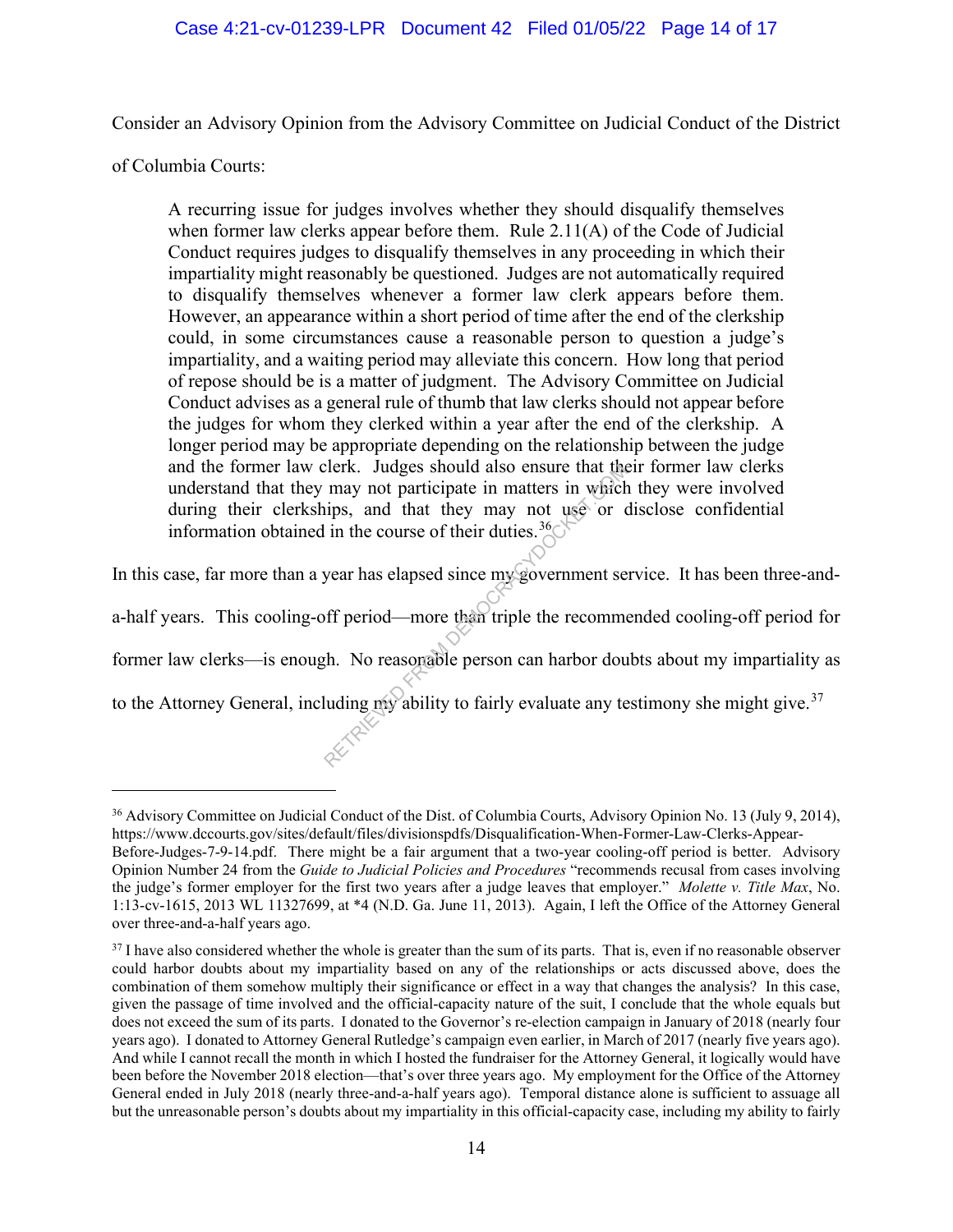### Case 4:21-cv-01239-LPR Document 42 Filed 01/05/22 Page 15 of 17

The two cases Plaintiffs focus on miss the mark. Plaintiffs liken the case at bar to *United*  States v. Bobo.<sup>38</sup> As another judge in the Eastern District of Arkansas stated, "[Bobo] is a noncontrolling case with appreciably different facts."39 *Bobo* was a criminal case in which three defendants, including a former governor, were indicted for corruption. 40 *Bobo*, with its personal criminal implications, is a far cry from the civil official-capacity claims lodged here against the Governor and the Attorney General. To repeat, neither the Governor nor the Attorney General faces personal liability. This distinction is incredibly important and always has been in recusal precedent. In any event, the judge in *Bobo* unequivocally said that nothing in the case compelled him to step aside.<sup>41</sup> It is true that the judge ultimately recused, but his decision to do so seems to ignore the concomitant duty a judge has to sit in cases where recusal is not *required*. 42 I cannot ignore that duty.<sup>43</sup>

Plaintiffs also point to Judge Baker's decision on a recusal motion in *Burton v. Arkansas*  Secretary of State.<sup>44</sup> For starters, Judge Baker denied the motion.<sup>45</sup> Plaintiffs know that, but find significance in the length of time that Judge Baker says she listed Pat O'Brien on her recusal list.<sup>46</sup> In 2010, prior to her judicial appointment, Judge Baker hosted a fundraiser for and donated money Example 11 a judge bas to sit in cases where recusal compared a judge bas to sit in cases where recusal m<br>to Judge Baker's decision on a recusal m<br>rters, Judge Baker denied the motion.<sup>45</sup> l<br>time that Judge Baker says she

evaluate any testimony that might be given. There's just no fire to the recusal grounds urged by the Plaintiffs, and any smoke that might have existed cleared years before this case was filed.

<sup>38</sup> Br. in Supp. of Pls.' Mot. for Recusal (Doc. 28) at 6; *see also Bobo*, 323 F. Supp. 2d 1238 (N.D. Ala. 2004).

<sup>39</sup> *Burton v. Arkansas Sec'y of State*, No. 4:11-cv-00710-KGB, 2015 WL 11090414, at \*8 (E.D. Ark. Feb. 26, 2015). <sup>40</sup> *Id.*

<sup>41</sup> *Bobo*, 323 F. Supp. 2d at 1241.

<sup>42</sup> *Id.* at 1242–43.

<sup>43</sup> Plaintiffs say that the judge in *Bobo* "recused himself because he determined that a reasonable observer could question his impartiality." Br. in Supp. of Pls.' Mot. for Recusal (Doc. 28) at 6. Not so. Under the reasonableobserver standard, the judge said that recusal was not required. *Bobo*, 323 F. Supp. 2d at 1241.

 $44$  Br. in Supp. of Pls.' Mot. for Recusal (Doc. 28) at  $7-8$ .

<sup>45</sup> *Burton*, 2015 WL 11090414, at \*8.

<sup>46</sup> Br. in Supp. of Pls.' Mot. for Recusal (Doc. 28) at 8.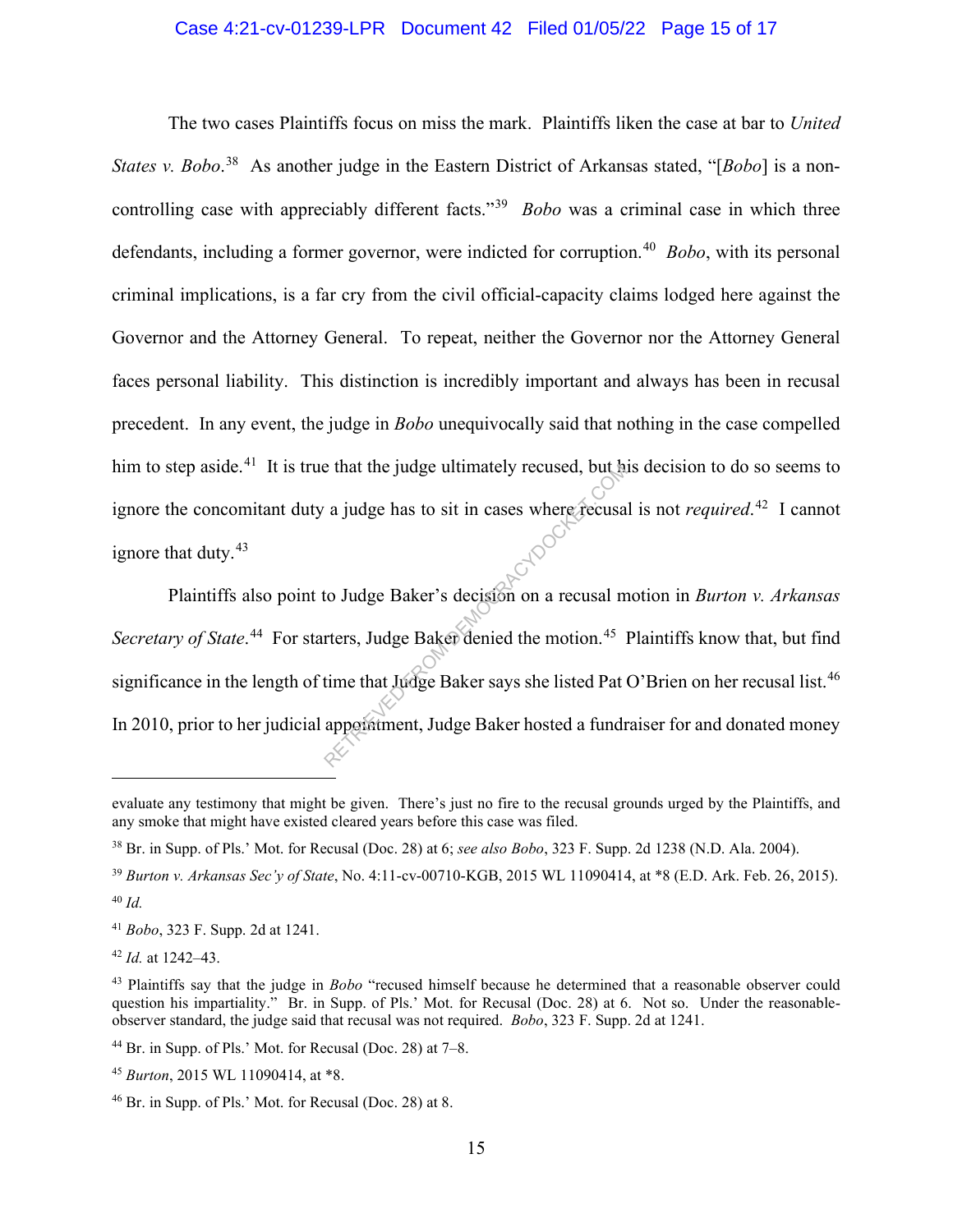#### Case 4:21-cv-01239-LPR Document 42 Filed 01/05/22 Page 16 of 17

to Mr. O'Brien, who was then running for Secretary of State.<sup>47</sup> He lost.<sup>48</sup> In 2012, Judge Baker took the bench and placed Mr. O'Brien on her recusal list. 49 Mr. O'Brien remained on that list at the time Judge Baker decided the recusal motion (February of 2015).<sup>50</sup> Plaintiffs appear to suggest that I should similarly apply a five-year cooling-off period.  $51$ 

Judge Baker did not expound on her reasons why Mr. O'Brien was on her recusal list in 2015. She certainly did not say that her pre-appointment political activity alone led her to make that decision. To the contrary, Judge Baker specifically said that such activity could not suggest bias.<sup>52</sup> Judge Baker is in good company; "[c]ourts that have considered whether pre-judicial political activity is  $\dots$  prejudicial regularly conclude that it is not."<sup>53</sup>

# **Conclusion**

Some members of the public might be under the impression that judges relish sitting on cases like the one at bar. Let me remedy that misconception. Cases like the one at bar are thankless tasks. Generally, they take an inordinate amount of time, involve incredibly complicated and nuanced fact-finding, are highly emotional for the litigants, lawyers, and public, and end with Conclusion<br>
Conclusion<br>
ne public might be under the impression<br>
me remedy that misconception. Cases lik<br>
an inordinate amount of time, involve<br>
ghly emotional for the litigants, lawyer

<sup>49</sup> *Id.*

<sup>50</sup> *Id.*

<sup>47</sup> *Burton*, 2015 WL 11090414, at \*1.

<sup>48</sup> *Id.*

<sup>51</sup> Br. in Supp. of Pls.' Mot. for Recusal (Doc. 28) at 8.

<sup>52</sup> *See Burton*, 2015 WL 11090414, at \*8 ("Even if the pre-appointment political activity could suggest bias—*which it does not*––that conduct has no relationship to [one of the Defendants].") (emphasis added).

<sup>53</sup> *In re Mason*, 916 F.2d at 386 (collecting cases); *see also Higganbotham*, 328 F.3d at 645 (10th Cir. 2003) ("It is, of course, an inescapable part of our system of government that judges are drawn primarily from lawyers who have participated in public and political affairs. The fact of past political activity alone will rarely require recusal.") (internal quotations omitted). Whatever reason Judge Baker had for keeping Mr. O'Brien on her recusal list, my review of the case law makes clear that pre-appointment political activity like the contributions and the hosting of a fundraiser in the case at bar are not enough to trigger the need for recusal based on appearance-of-partiality concerns.